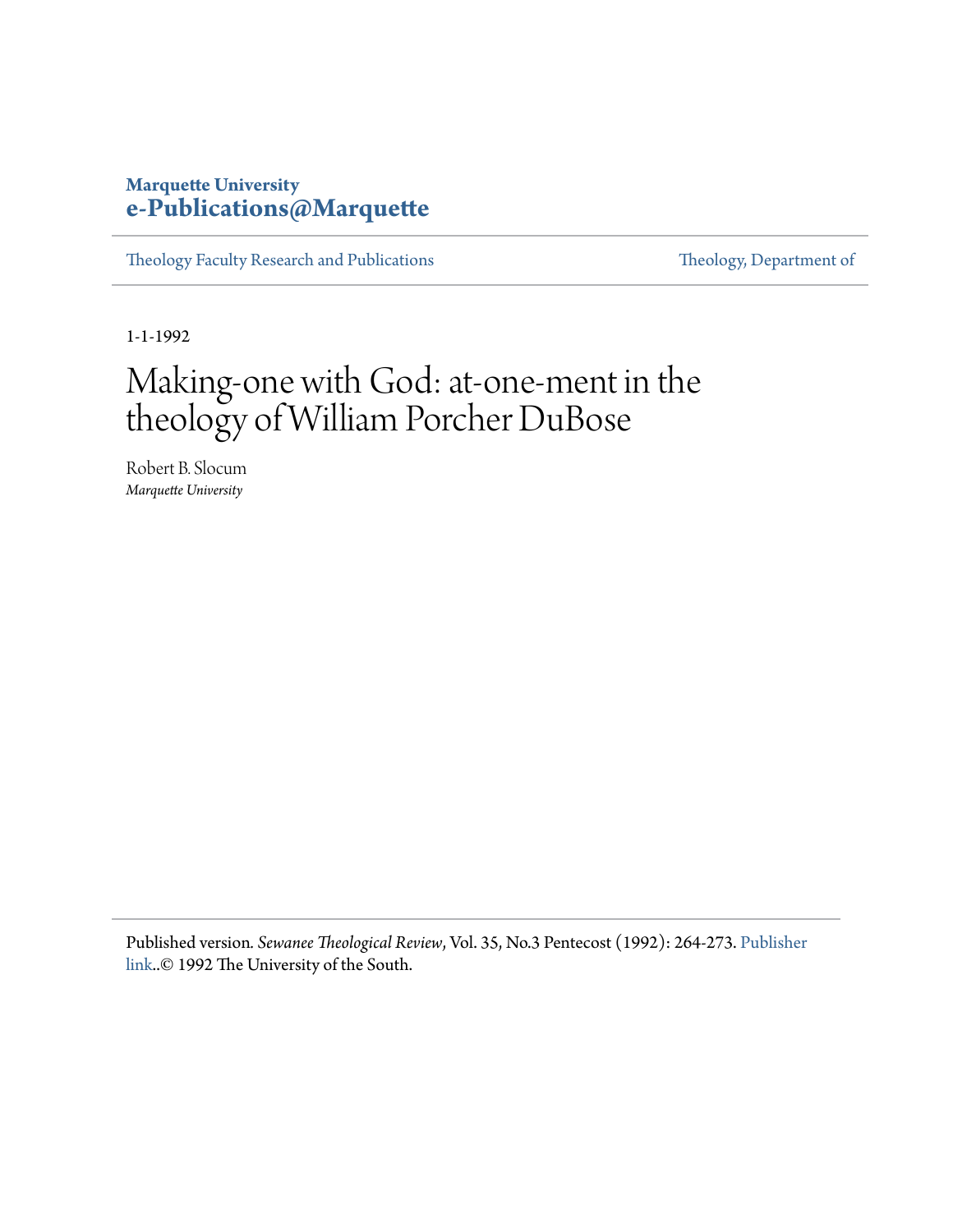## **MakingOne With God: At'0ne ment in the Theology of William Porcher DuBose**

ROBERT B. SLOCUM

*[ThisarticleconclàsasâsontheàobgyofWilkmPorcherDuBosewhich was* begun *in the December 1990 issue ofthe* St. Luke's Journal ofTheology *and continued* in the June 1991 issue. DuBose (1836-1918) was the second *dean of the* School *of* Theology at Sewanee (1894-1908) and a leading Episcopal theologian. This article discusses the convergence of his theological *themes in atonement.* 

Making-one and being at-one with God is in the opinion of William Porcher DuBose the end and purpose of life, especially our life in the community of the Church. Atonement with God is the reason for all our sharing and seeking, all our efforts to discern the truth, get along, and find our way. Distortion of life, distortion of understanding, and distortion of the Church all occur when we lose sight of atonement as the end and purpose of all we do and say. Our completion is in the unity of atonement. These themes are clearly expressed in DuBose's published writings, especially his essays collected by **w.** Norman Pittenger in *Unity in the* Faith.!

The atonement has often been discussed as a theological issue. Unfortunately, the active role of humanity in the process of atonement has often been diminished by identifying Jesus as legal substitute or mechanical satisfaction for humanity's sin. DuBose notes the liabilities of such views in the essay "Resurrection":

The danger of the terms "vicarious," "substitution," etc.—is that they have led and do lead into the error that redemption, salvation, righteousness, and all that Christianity promises and gives-is expressed in the

William Porcher DuBose, *Unity in the* Faith, w. Norman Pittenger, ed. (Greenwich, Conn.: Seabury Press, 1957).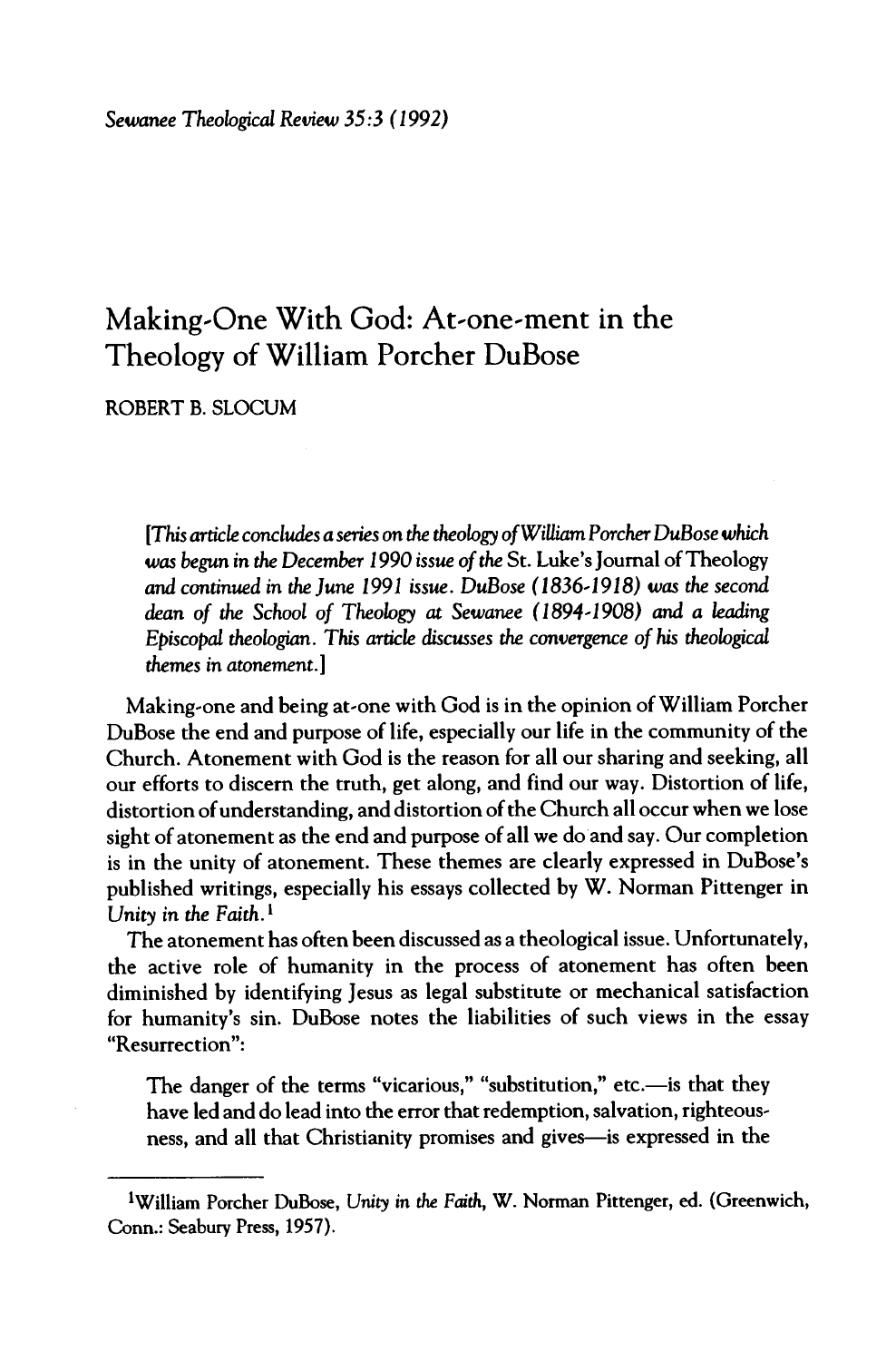objective and judicial act and status of acquittal from guilt and condem nation. To separate too widely the "done for us" or the "done instead of our doing" from the "done with and in and through and by us" and so the "our doing too"—has been the source of no little weakness and failure in our current Christianity.<sup>2</sup>

DuBose emphasizes that atonement is no substitute for humanity's participa tion in the sanctifying process. Our participation is essential. DuBose notes in the essay "Evangelical and Catholic" that Jesus's "task was to be, and is, humanity's task: 'Where I am, *there* shall my disciple be.' He did not die instead of us, but for us, that we might die: His death is, and must be, our death in precisely the sense and extent that His risen life is our life." $3$ 

lesus is the author and pioneer of our salvation. He shows us the way we must follow to be at-one with God. Jesus does not follow this way *instead of* us; he opens the way *for* **US.** But Jesus does not choose for **US.** Nothing takes the place of our free choice in this process of making-one with God. DuBose explains in the essay "Christ the Solution of Human Life" that "God has endowed **US,** purposed **US,** called or invited us to share His own perfection and blessedness. In Christ He has shown us how, has promised **US** that we shall, and has given **US** demonstration not only of His will and purpose but of His power,—if we will."4 In Christ the way to salvation is open to **US,** if only "we will." There is no legal or mechanical substitute for our will in cooperation with God's atoning purpose.

#### Atonement *and* the *Life of the Church*

Taken as a whole, DuBose's approach to theology is "liberal" and "catholic." Simultaneously he upholds the tradition while seeking to discover in it new forms and ways of understanding. DuBose is true to both aspects of his "liberal catholic" theology without denying either. In *High Priesthood and Sacrifice*, DuBose explains that "each time must have its own living interpretation, since the interpretation cannot but be, in half measure at least, relative to the time. Ifthe divine part in it is fixed, the human is progressive and changing just insofar as it is living."3

DuBose believes that the Church and her members should live in a way that is open to the continuity and discovery of truth. This belief is at the heart of his liberal and catholic approach to theology, and his call for an open forum in the

<sup>2&</sup>quot;Resurrection," *Unity in the Faith)* 96.

<sup>&</sup>lt;sup>3"</sup>Evangelical and Catholic," Unity in the Faith, 200.

<sup>.&#</sup>x27;Christ the Solution ofHuman Life," *Unity in the Faith)* 156.

<sup>3</sup>William Porcher DuBose, *High Priesthood and Sacrifice: An Exposià ofthe Epistle* to *the Hebrews* (New York: l^ngmans. Green and Co., 1908), 2.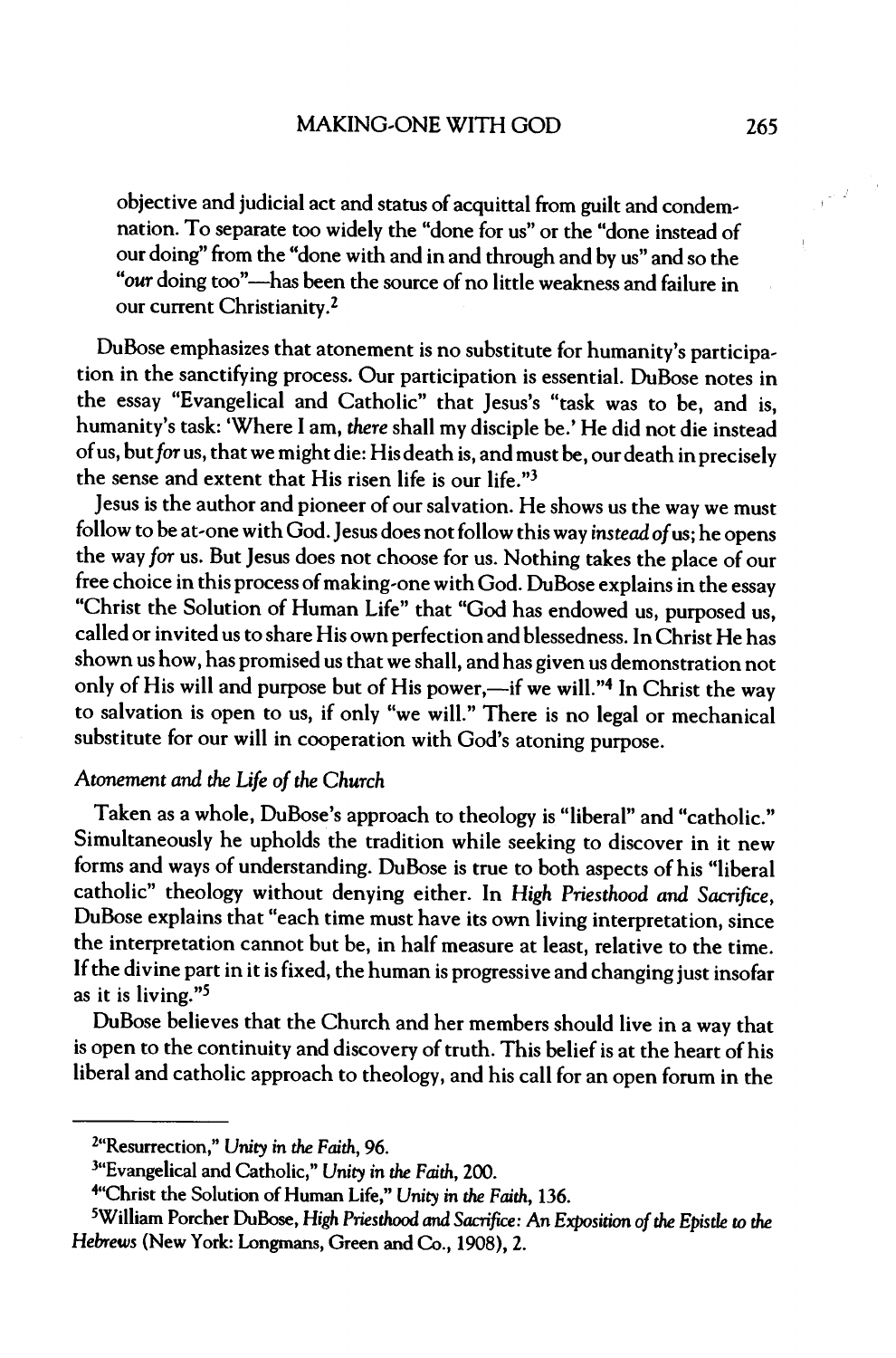Church to discover truth. DuBose urges the Church to be comprehensive, inclusive of many viewpoints, and open to hearing the truth from whatever source. He is not afraid for the truth in times of disagreement or controversy because "truth, if allowed to do so, always can and always will prove itself."<sup>6</sup>

Atonement is the purpose and end ofall these approaches. We seek to maintain the continuity of truth and discover new forms of revelation to draw nearer to unity with God. We seek openness and continuity across the history of the Church (liberal and catholic) and across the range of opinions in the Church (in the open forum). But the purpose is the same ultimate purpose for our life in the Church: *atonement* Anything less would be a mental or social exercise.

With respect to the need for unity among apparent adversaries in the Church, DuBose explains in "Evangelical andCatholic" that "forChristianity asawhole, there has to be, not alone a consent 'to live and let live,' but a deeper understanding, a truer union, and a more real sense of oneness between Evan gelical and Catholic. Each side needs all the true emphasis of the other for more than correction-for completion of itself."7 DuBose reminds us that we need more than comfortable isolation in the company of those who support our particular views. We must avoid the arrogance and narrowness of confusing our truth with the *whole* truth. He warns that "All the new things, all the modern isms, of Christianity that have life in them, as many of them have, are but broken fragments of the Truth that is One and is ever the Same."<sup>8</sup> In terms of Church life today, DuBose's warning remains important, and not only for "Evangelicals" and "Catholics." I believe DuBose would say to traditionalists, feminists, and other groups in the Church today, "Your concerns are valid, but do not make the mistake ofsupposing that they encompass the *whole* truth. You need what other people are saying, too." DuBose urges us not to be limited or captivated by the truth of any particular "ism" in the life of the Church.

With respect to life in the Church, DuBose points us past differences and partisanship to atonement with one another and God:

God in Christ recognizes no oneness with Him that is not oneness of all in Him with one another. There is no common or universal oneness with God that does not abolish between those who share it, I will not say all differences among themselves, but at any rate all differences that deny, contradict, defeat or hinder their oneness together in Him.<sup>9</sup>

William Porcher DuBose, *The Gospel According to* Saint *Paul* (New York: Longmans, Green and Co., 1907), 5.

<sup>&</sup>lt;sup>7</sup>"Evangelical and Catholic," Unity in the Faith, 205.

<sup>»</sup>William Porcher DuBose, *Turning Points in* My *Life* (New York: Longmans, Green and Co., 1912), 121.

<sup>9</sup> The Church," *Unity in the* Faith, 112.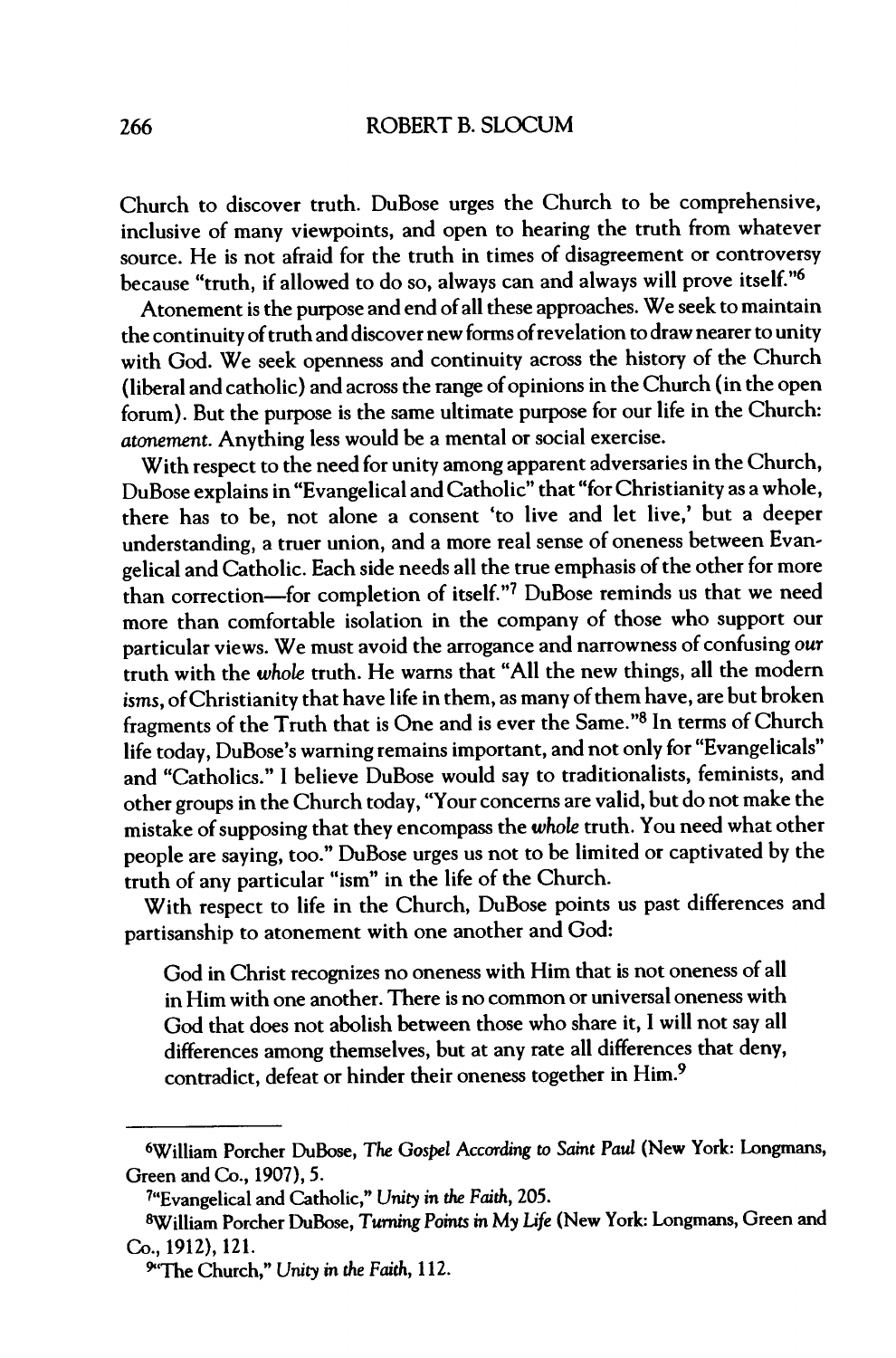DuBose is not naive about our differences in the Church. He understandsthat all disagreements will not be eliminated through an open forum. But he also sees those differences in terms of a larger purpose. That purpose is atonement, and DuBose calls us to transcend our differences as we allow the very differences themselves to draw us into deeper oneness with God. He explains in "The Church"

The curse of the present state of Christendom is that our differences have erected such barriers and entrenchments that intercommunion, ex change, and mutual understanding are well-nigh impossible. Let us once begin in very reality to reverse this spirit, attitude, and policy-to bring together, compare, and contribute to the common good of the One End, the End of Oneness  $\ldots$  and the differences that do not eliminate themselves will be turned into the higher service of deepening, broadening, and heightening the resultant Unity. <sup>10</sup>

The unity for which DuBose calls, the unity for which he is convinced we are made, is not just an ecclesiastical unity but a unity of disciplines, backgrounds, and persuasions. This draws together tradition and fresh discovery. It draws together the showings of truth wherever realized. DuBose notes that

There is no whole relation of correspondence and co-operation with God that is not in sympathy and unity with creation, with nature, with humanity, with all things and pre eminently all persons. In Christ must be the ultimate unity of all these—of science, philosophy, business, politics, personal, social, national and international intercourse and relations—if He is to be unity with God. The divorce and disunity of the various parts of the truth, which is one with God, must be overcome before we can be all-one with Him: to be alien from any is to be so far alien from Him Who is All-in-all.<sup>11</sup>

DuBose does not want the Church to live in an ecclesiastical ghetto, isolated from what is around it. There must be no disjunction between the Church and the world. We are called to reach out into the world to share our faith through mission and evangelism, and we must listen for God's activity and revelation in the world around **US.** The unity for which the Church is meant is a unity that goes beyond the Church itself, at-one-ing with God and ultimately with all that God has made. In the meantime, the unity we seek is best approached and discerned through a liberal catholic approach to theology and use of the open forum in the life of the Church.

In the open forum our extremes of thought and practice can be revealed and worked out through the dynamic process of sharing and response. Since all

<sup>10&</sup>lt;sub>Ibid.</sub>, 115

<sup>!!!</sup>bid.. 111.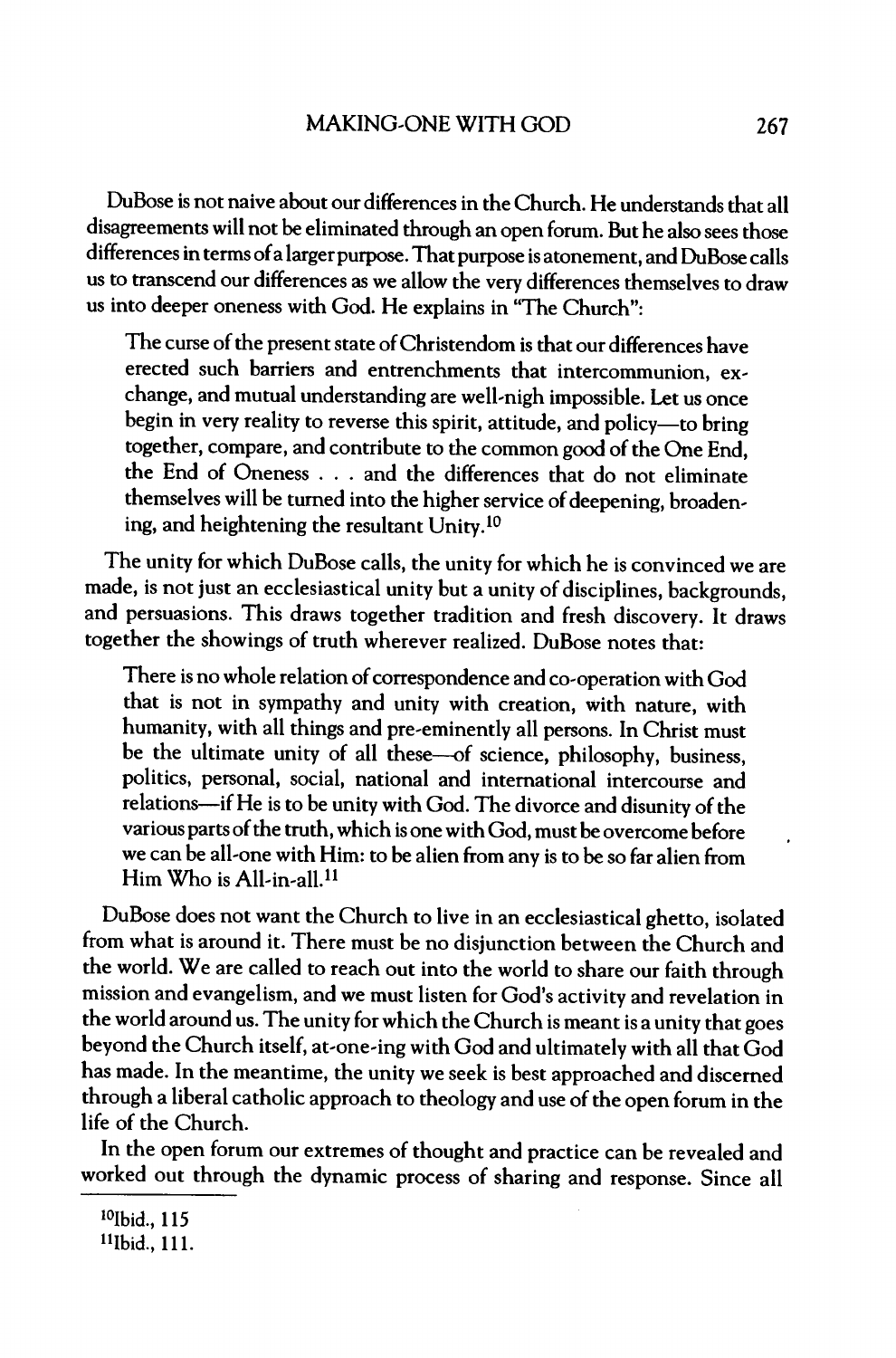individual perspectives are fragmentary, our understandings need to be shared for the Church's best discovery of truth. We all have something to offer and much to learn. Our understanding can grow through this interaction. We can help others see the strengths and weaknesses of their views, and others can do the same for us. We need each other. We are called to be one Church, one body, and we need to communicate with other members of the one body. Another's fragmentary and partial knowledge may be just what <sup>1</sup> need to correct or enhance my view. We should be ready to listen, to hear, and to be corrected. Nothing less than the whole Church (or as much of the whole Church as will participate) is needed for the Church's discerning the whole truth. This process is as true for a vestry as it isfor a general convention. And the end ofthe process is atonement.

#### Atonement *and the* Process **<sup>0</sup>**/*Continuing Revelation*

DuBose believes that the sanctification of the Church and the sanctification of people take place through a continuing process of revelation. This revelation may well take different forms in different situations and times. Our participation in this process is a way of life that includes openness and a willingness to be surprised by the many expressions of God's grace. As we receive, as we share actively in the process of revelation, we participate in the drawing-nearer to God that is our calling.

DuBose explains atonement as a reciprocal process involving God's activity and our own. He notes in the essay "Christ the Revelation of God" that "Any possible drawing of God to man must have its natural correlate in the drawing ofman to God: there is no imparting where there is no receiving."!? This process begins with God's initiative. DuBose statesin the essay "Christian Defense" that "We can make ourselves at one with God only as God first makes himself at one with us. For himself He has done this in Christ."<sup>13</sup>

DuBose likewise sees the Incarnation as reciprocal: "God was not fully made Man until Man was raised up into actual oneness with God."14 The reciprocal nature of Jesus's Incarnation is also true for us and a pattern for us. The realization in us of this saving process involves a "double incarnation," a reciprocity in which we freely respond to God's offer of salvation and participate in making it ours. DuBose explains in *High Priesthood and Sacrifice* that "the Gospel of God in its entirety is not a single but a double incarnation: it is not only God's Word of Truth manifested to us objectively in the flesh of Jesus Christ; it is also God's Spirit of Life manifested in us subjectively in our own flesh, which means our own minds and hearts and lives."<sup>15</sup>

<sup>12&</sup>quot;Christ the Revelation of God," Unity in the Faith, 141.

<sup>1&</sup>lt;sup>3</sup>"Christian Defense," Unity in the Faith, 241.

<sup>!\*&#</sup>x27;Incarnation," *Unity in the* Faith, 76.

*<sup>15</sup>High Priesthood and Sacrifice*, 161.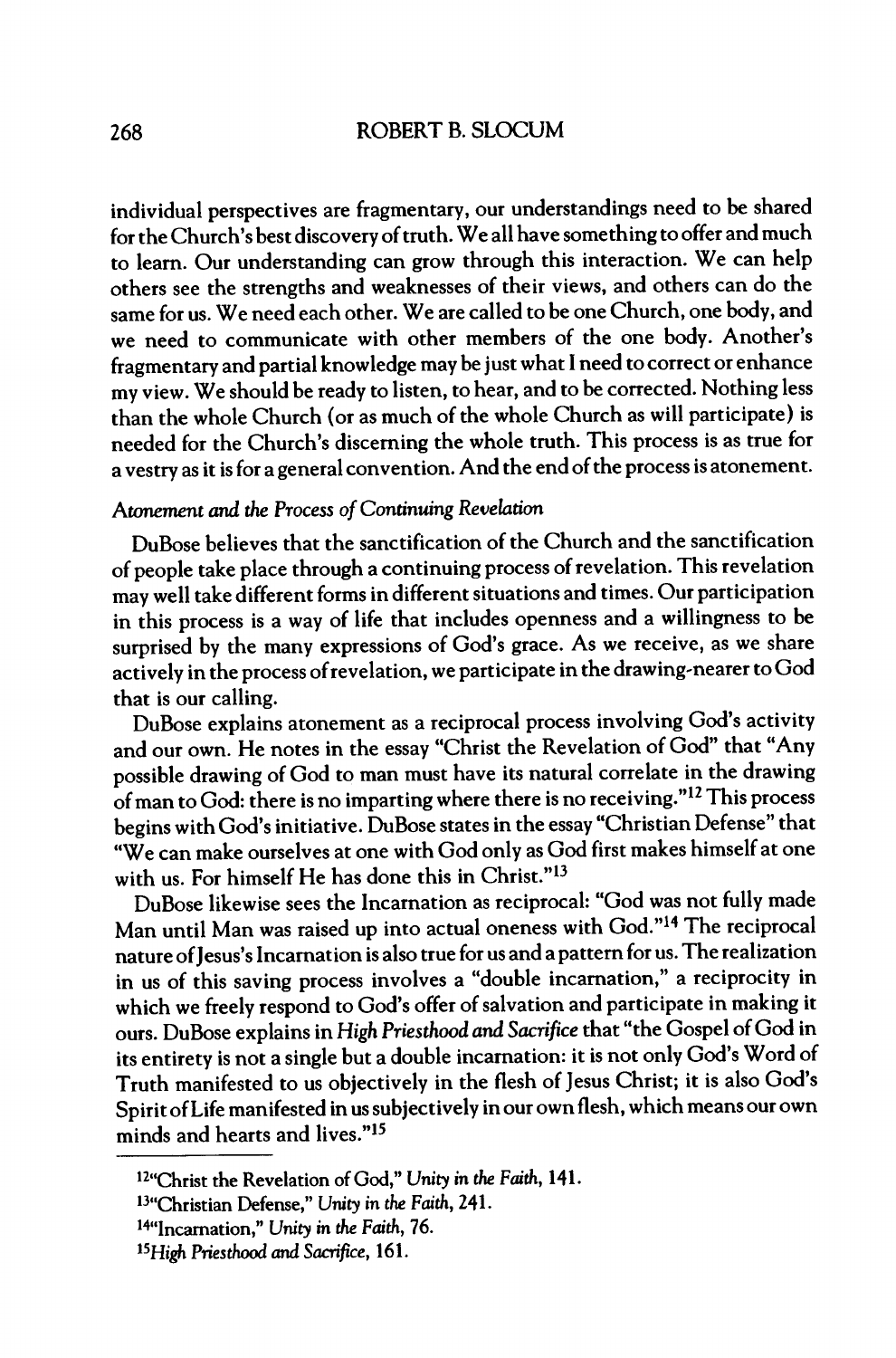Proper human response to God's grace involves a subjective "incarnation." This corresponds to the objective gift of God that makes the response possible. DuBose notes in the essay "Incarnation" that "There is no such thing as ourselves in God apart from God in ourselves." $16$  By freely receiving the divine gift, the believer comes nearer to completion in God. This is the sanctifying process. With respect to this process of"corcespondence," DuBose notes in *High Priesthood and Säfice* that "the subjective reaction of faith is nothing in itself or except in correspondence with the objective reality and power **of grace."!?** The end ofthis process of conespondence is our sanctification, our righteousness, our realization of the saving benefits offered objectively in Christ, our atonement with God.

Understanding the reciprocal Incarnation will help us see the importance of our ministry and participation in the atoning process. DuBose warns in "The Church" that "OurChristianity is too far offfrom us; we think ofthe Incarnation of God and the presence of Christ as too exclusively in heaven, and not sufficiently on earth and in ourselves. We do not know that in the mind and heart and will of God *we* are the body of Christ and the subject of the Incarnation."<sup>18</sup> In the essay "The Demand for the Simple Gospel," DuBose emphasizes the reciprocal nature of Incarnation relative to atonement:

As God is with us only in Christ, so is Christ with us only in the earthly Body of His Church. What God wants done, what He means to do, what He is doing and will do-He is going to do *in,* with, *through* and *by* man. He will never do it until we do it in, with, through and by Him. That is what this present, or this part of, creation is for it is for the making of*man* in, with, through and by his making himself. And he will never do that until he and God are one in the making.<sup>19</sup>

Atonement is a reciprocal process for the fulfilling of humanity in God and the fulfilling of God in humanity. That fulfillment is true now for Christ and in Christ, and it is available to *us* in completing the process of atonement. DuBose notes in the essay "Why the Church-in Christianity" that "God-Manhood is already a reality in Christ, and has got to be an actuality in us and in the world if it takes eternity and all of God to make it." $^{20}$  DuBose explains the need for this completion and unity in "The Church"

<sup>!^&#</sup>x27;Incarnation," Unity in *the* Faith, 78.

<sup>!7</sup>*High Pmsthood and Sacrifice*, 59.

<sup>18&</sup>quot;The Church," *Unity* in the Faith, 101.

<sup>19&</sup>quot;The Demand for the Simple Gospel,\*» *Unity* in *the* Faith, 186.

<sup>20&</sup>quot;Why the Church-in Christianity,»» *Unity* in *the* Faith, 64.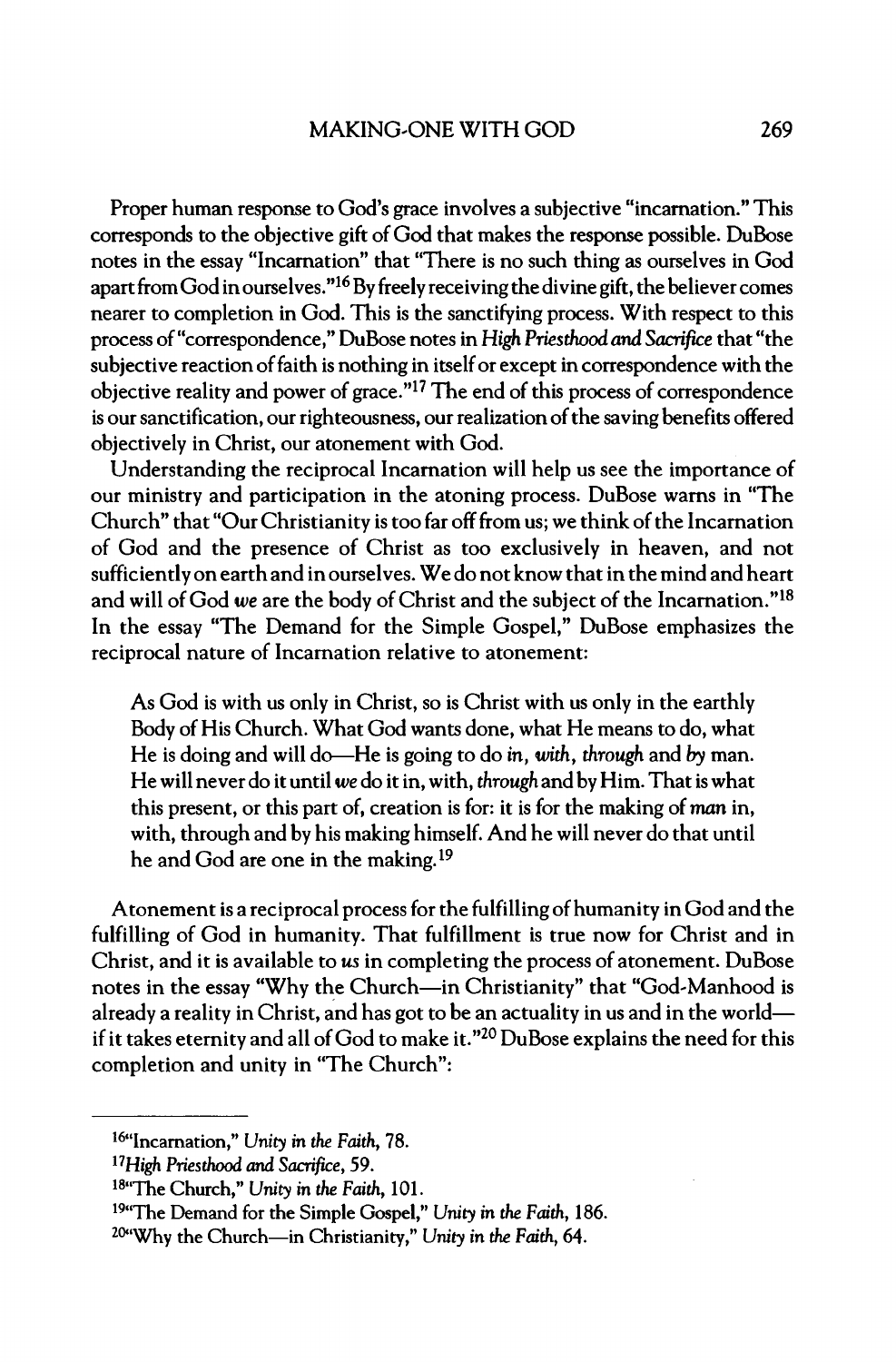The God of Christianity cannot stop short with Himself; He must be God in His world—in all the "not Himself' that proceeds from Him, and that He would fill with Himself. The Christ of Christianity cannot stop short with Himself in heaven. The Christ of our faith is there,—because faith must see Him in the consummation and perfection of His part in the world. The Christ of our *hope* must be there, because hope too is of the end of our human participation with Him and in Him. But the Christ of the *process*—of the *all between* us and our faith and our hope—must be infinitely and awhilly in the world and in ourselves, if His part is ever to be actually accomplished.<sup>21</sup>

The process of our atoning with God is salvation history for humanity and each of us individually. DuBose recognizes atonement as the "making-complete" of this process with respect to all humanity and each individual. Making-one with God is the fulfillment we need. Nothing less will do. Our process of atonement is not yet complete, but already we may find ourselves nearer than we once were.

Concerning the atonement of humanity, DuBose states in the essay "A Constructive Treatment of Christianity" that the atoning process "began on earth so soon as the very first inchoate spiritual interrelation and communion were possible and actual between God and man; it will end when humanity, so far as may or shall be, shall be of one spirit, one divine law, one eternal life with God."<sup>22</sup> Concerning individual atonement, DuBose points to the makingcomplete of baptism:

I say with Luther that the beginning and end of our Christianity is to realize or make real our baptism—to *be* what God (not only by His Word which is Christ, but by His individual word to each of us in our baptism) has not only pronounced **US** but made us-parts and members ofChrist. **. r**TJo make good, to realize or make real and actual, our baptism, is the sum and substance of our Christianity.<sup>23</sup>

Our "making-complete" in God involves a process. God's saving benefits are now present in **US—**implicitly. Baptism is the sacramental expression of this condition. Baptism gives outward and visible expression to our Lord's initiative in drawing **US** intomembership in his body. By Baptismwe are members ofChrist, and his salvation. But Baptism is the sacramental beginning of the process of atonement, not its fulfillment.

<sup>21&</sup>quot;The Church, *Unity in the Fmth*, 98.

<sup>22&</sup>quot; Constructive Treatment ofChristianity," *Unity in the Faith*, 47. <sup>23</sup>"Why the Church—in Christianity," Unity in the Faith, 60-62.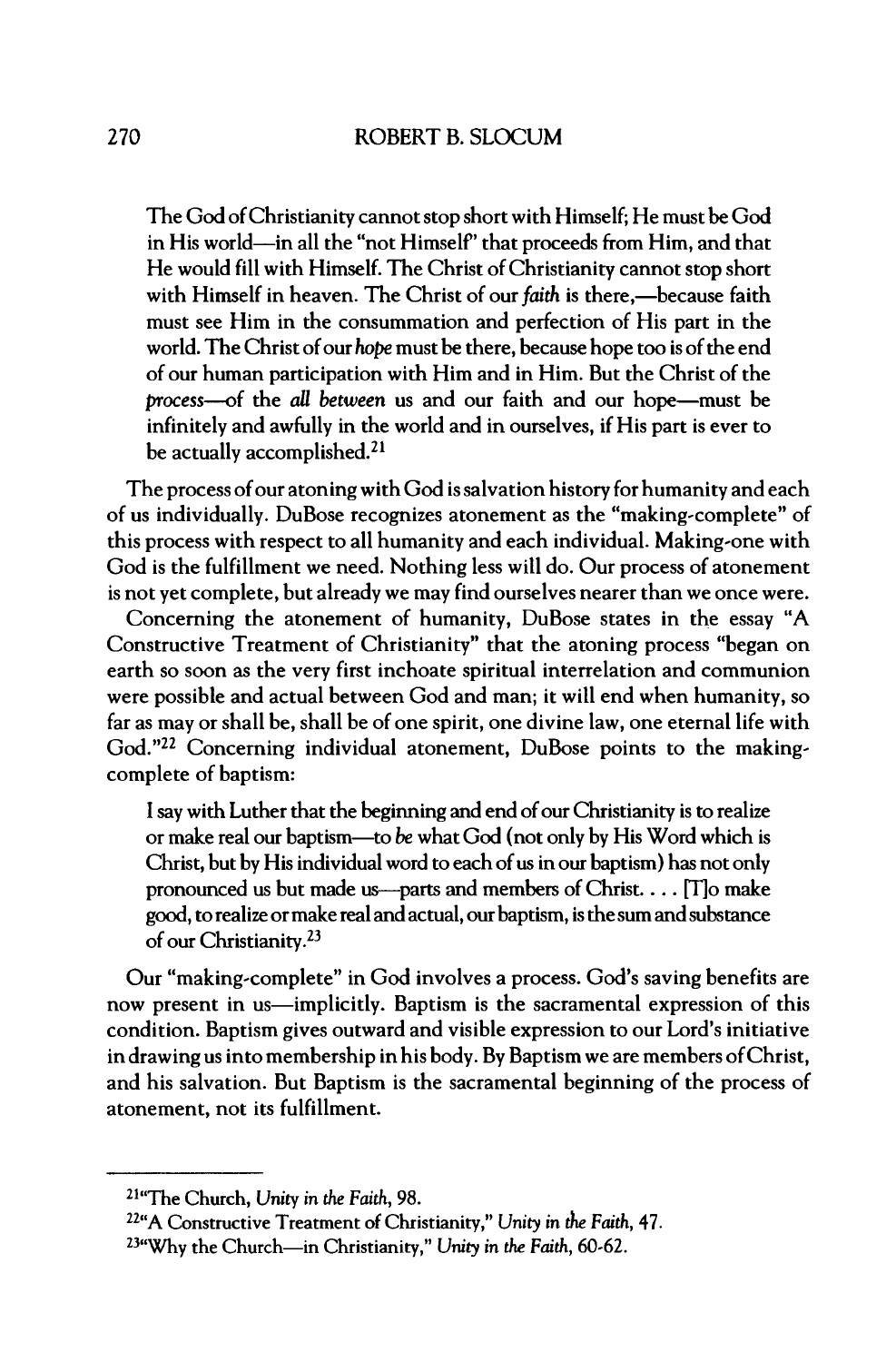Implicit now in us are our Lord's presence, salvation, and oneness with us. But all this must become explicit in our lives. If we have received God's grace to any degree, we are closer than we once were to completion in Christ. For us as individuals and as the Church, this process of atonement is "already" begun but "not yet" completed.

God's grace for salvation is with us in this process of making the implicit to be explicit. Atonement is a process that continues by the grace of God and our active participation. As we grow and change, as we participate in God's making us-whole, we may discover grace active in new ways. Changes of time and circumstance may likewise serve to reveal God active among **US** in ways we did not expect. The revelation we discover and receive is God's gift for our fulfillment in him and his fulfillment in us. As we accept God's gift, we draw nearer to being at-one with God.

#### Atonement *and the Cross*

The cross was the instrument of our Lord's sacrifice and self-offering. He accepted this blood offering of himself not as punishment but as the means for atone ment of his humanity and our humanity with God. That atonement is completed and perfected in Christ, and it is begun and available but not yet completed in us. All this is possible through Jesus's blood sacrifice on the cross, and it is the way of the cross that is our path for drawing nearer to atonement with God.

DuBose explains the significance of Jesus's cross and ours relative to atonement in the essay "Christian Defense":

The Cross of Christ is not a thing only; it is a will and an act. In the first instance, that is, in our Lord himself, it was the will and act which was in itself human salvation, the will and the act in which humanity  $at$ -one'd itself with God, *redeemed* itself from sin, *raised* itself from death. The Cross ofChrist is man's perfect attitude toward sin and holiness, acted out to its perfect end or limit; the resistance unto blood, the obedience unto death, the love that lays down its life. The Cross was not for our Lord alone. It was for him only because it is the only thing for us.<sup>24</sup>

The cross is not sacrifice for the sake of sacrifice. The cross is for at-one-ment. The way of the cross is the way of embracing death to sin and self-centeredness so that we may find life and atonement with God. Jesus's self-offering on the cross offers us the pattern and means of our salvation. DuBose explains in the essay "Christ the Revelation of God" that

<sup>&</sup>lt;sup>24</sup>"Christian Defense," Unity in the Faith, 239-240.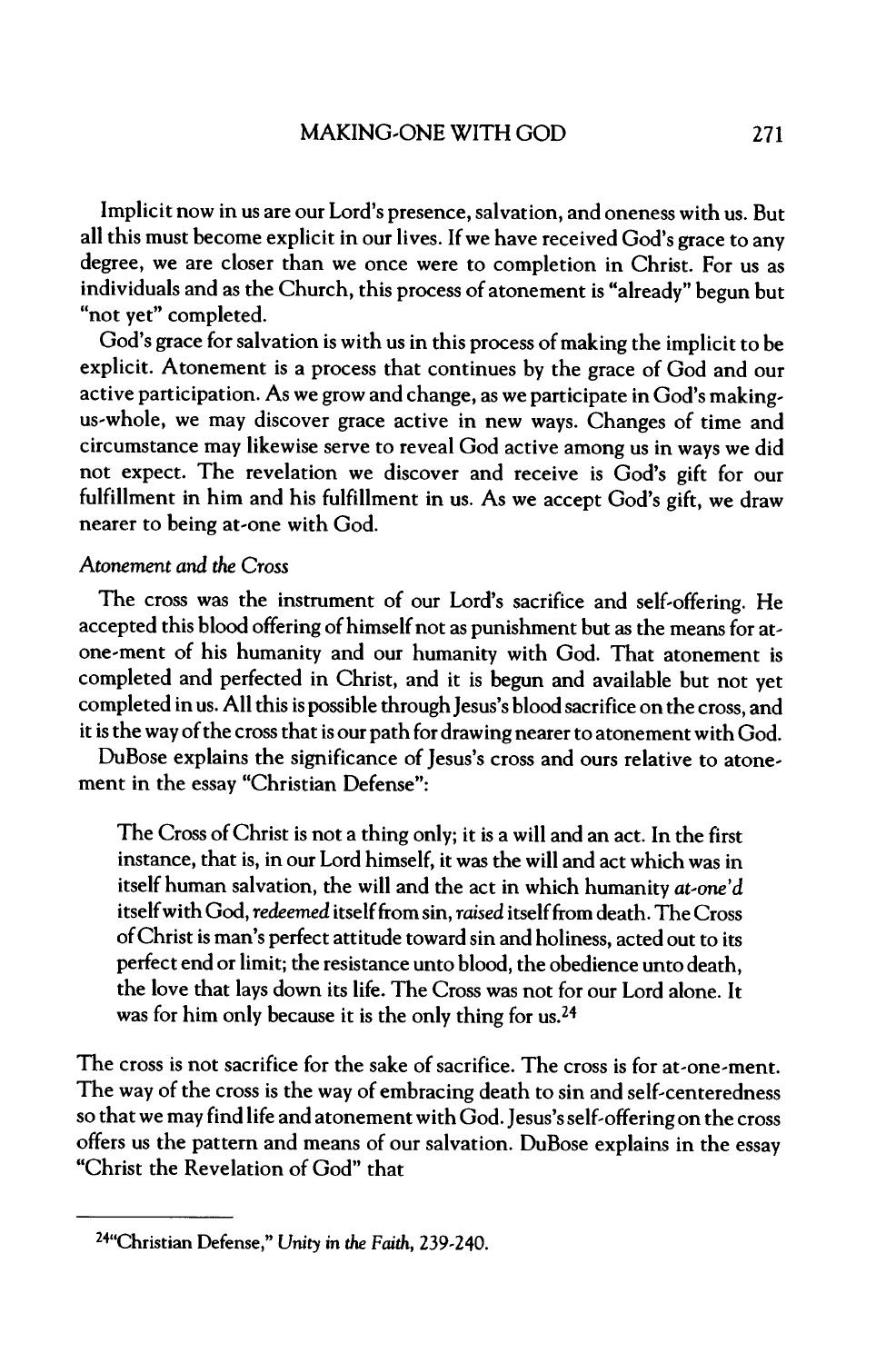It is only in temptation or under trial that faith is really called for or occasioned, and so is evolved or can be brought to perfection: faith is and lives and becomes all itselfonly through the difficulties it encounters and overcomes, the things it suffers and survives.**..** Under what other conditions could Jesus have been or become just what we worship and all that we worship in Him? In what other sense and for what other reason was He "perfected by the things He suffered," and what were the things He suffered but, to its utmost limit, the common lot of our common humanity. If human conditions were necessary to make, and make perfect, the human Jesus, they are necessary to make us. $25$ 

Our cross is not a hindrance or burden. It is the instrument for our completion and making-whole. The cross is our vocation, and our means of salvation. DuBose asks, "what is the Cross but the actual process by which all that is not God dies in us, and all that is lives and grows in us?"<sup>26</sup> As we embrace the cross, as we face the sacrifices and losses of the human **condition,** we can be drawn nearer to atonement. DuBose urges that "God does not spare us the death that is the condition, the cost and the price of the life. His justice is the perfection of His love. It is because we are His well-beloved that it is His pleasure to subiect us to the poverty that is the condition of our wealth, the death in ourselves which  $\frac{1}{10}$  is necessary to, and but the obverse of, life in Him."<sup>27</sup> In the self-emptying and sacrifice of our cross, in the removing of what comes between us and the fullness of God's love, we can be at-one with God.

#### *Atonement) the End ofour Poverty*

DuBose urges that "The true nature and law of things are what they are coming to, and not what they already **are."28** For example, we can only understand the true meaning and reality of an acorn in terms of the oak tree that it can and will become under the right conditions. If we overlook the seed's possibility and intended completion, we have notreally *seen* the acomat all. DuBose explains that "Nothing can be hilly known save in the light of its *end.* To know what we are, we need to know all that we shall be."<sup>29</sup> With respect to our individual lives and the life of our Church, we need to see in terms of "what they are coming to, and not what they already are." What we are coming to, if we will, is atonement with God.

**<sup>25&</sup>quot;Christ the Revelation ofGod,'\*** *Unity in the Fä)* **145.**

*<sup>26</sup>Turning Points in My Lifet* **<sup>1</sup> IS.**

**<sup>27&</sup>quot;Christ the Revelation ofGod,"** *Unity in the Fmthf* **155.**

**<sup>2»</sup>Wil iam Porcher DuBose,** *The Reason ofLife* **(New York: Longmans, Green and Co., 1908),66.**

**<sup>29&</sup>quot;Wiliam Porcher DuBose,** *The Soteriology ofthe NewTestament* **(NewYork: Macmillan and Co., 1892), 7.**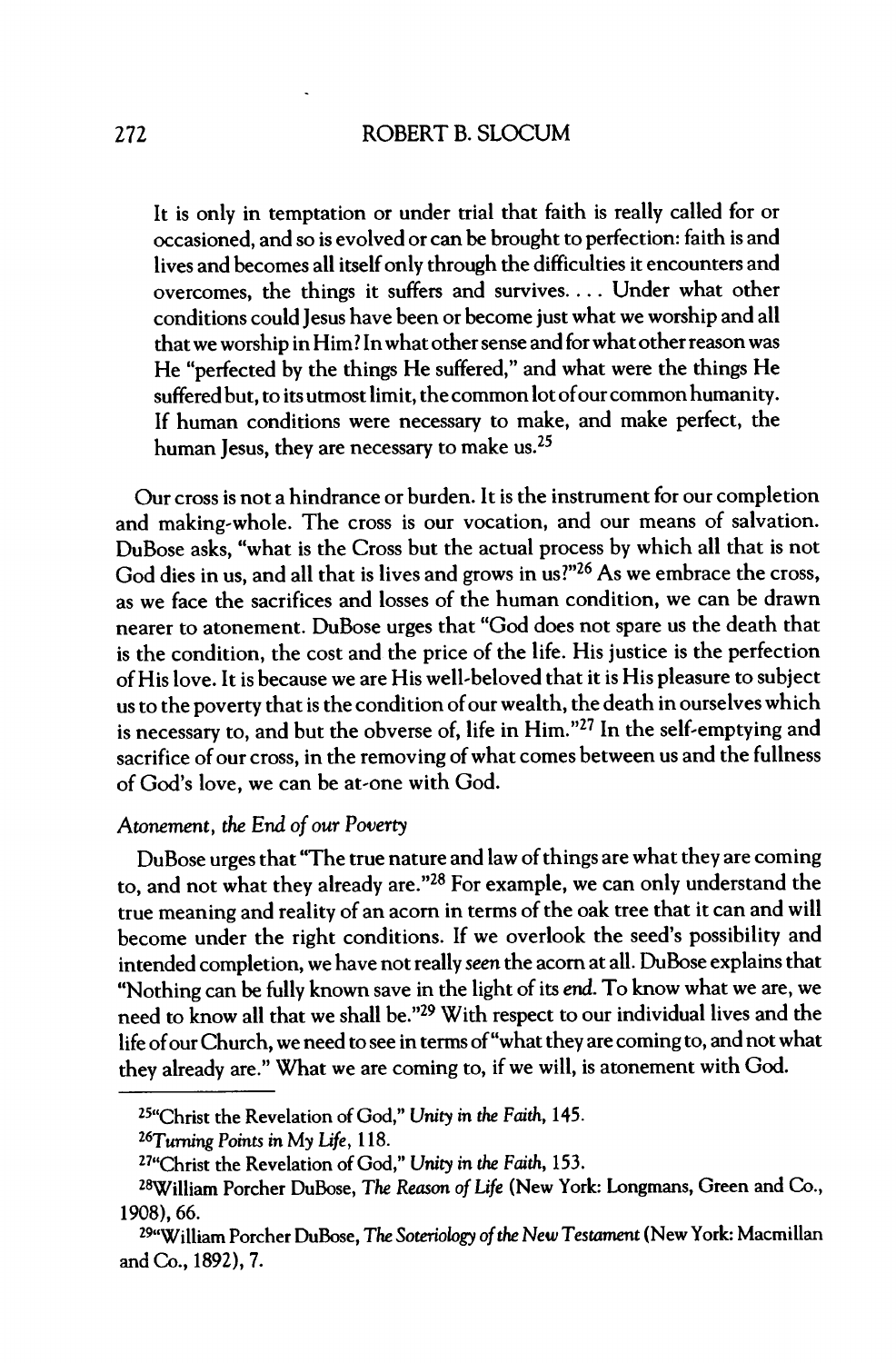Thus DuBose causes us to see our life in the context of the end for which we are made, and that end is atonement. He urges us to face our poverty and recognize its purpose. In *The Gospel in the* Gospels, DuBose notes, "Blessed are they who know their own insufficiency, their own poverty and weakness, sufficiently to feel their need of the powers of the world to come, of the kingdom ofGod in theirsouls "3 Similarly, he notes in *Turning*Points *in* My *Life* that "Our Lord makes poverty the first condition of spiritual blessedness, because in it begins all that dependence upon God the end ofwhich is oneness with Him. Out of that poverty come all godly sorrow, all noble meekness and humility, all hunger and thirst for rightness and fulness of life, all faith in God, all hope in self, all true self-realization and soul satisfaction." $31$ 

It is vital for us to see our poverty and its atoning purpose. As we recognize our poverty, we shall see that none of us has all the answers. None of us is sufficient and complete in isolation. We need to receive from beyond ourselves and our present understandings. We need to participate in a sanctifying processthat will fill our emptiness and complete our wholeness. Because of our poverty, we need to be open to the truth that others offer. We need to hear each other with respect and courtesy, even when we disagree. We need to listen for consensus instead of imposing our will.

Because of our poverty, we need help from beyond ourselves. We need to be open to relationship with others and the Other. Because ofour poverty, we need to share our varied perspectives in an open forum to seek the truth. We also need the crosses of life, the crosses of our mortality and imperfection, the crosses of living in an imperfect world. Our crosses serve us, because we may be tempted to "go it on our own" in life if we do not feel our poverty. As we experience our need and live our poverty, we can be open to receiving the love of God that will fill our emptiness. We can receive the making-whole in God that will heal our brokenness. In each situation of life we can discover as if for the first time the grace of God that draws us nearer to completion.

Atonement is the end of our poverty. Through our poverty we experience our incompleteness and need. As we recognize our need and receive God's grace, we continue a process whose purpose and end is atonement. Atonement is the fulfillment of all our losses and gains in life. Our poverty also *ends* in atonement, as we receive the completion and wholeness we need. Our poverty will be ended as we come to being at-one with God.

<sup>3</sup> William Porcher DuBose, *The Gospel in the Gospels* (New York: Longmans, Green and Co., 1906), 94.

*<sup>3</sup> Turning Points in My Ufet* 87.